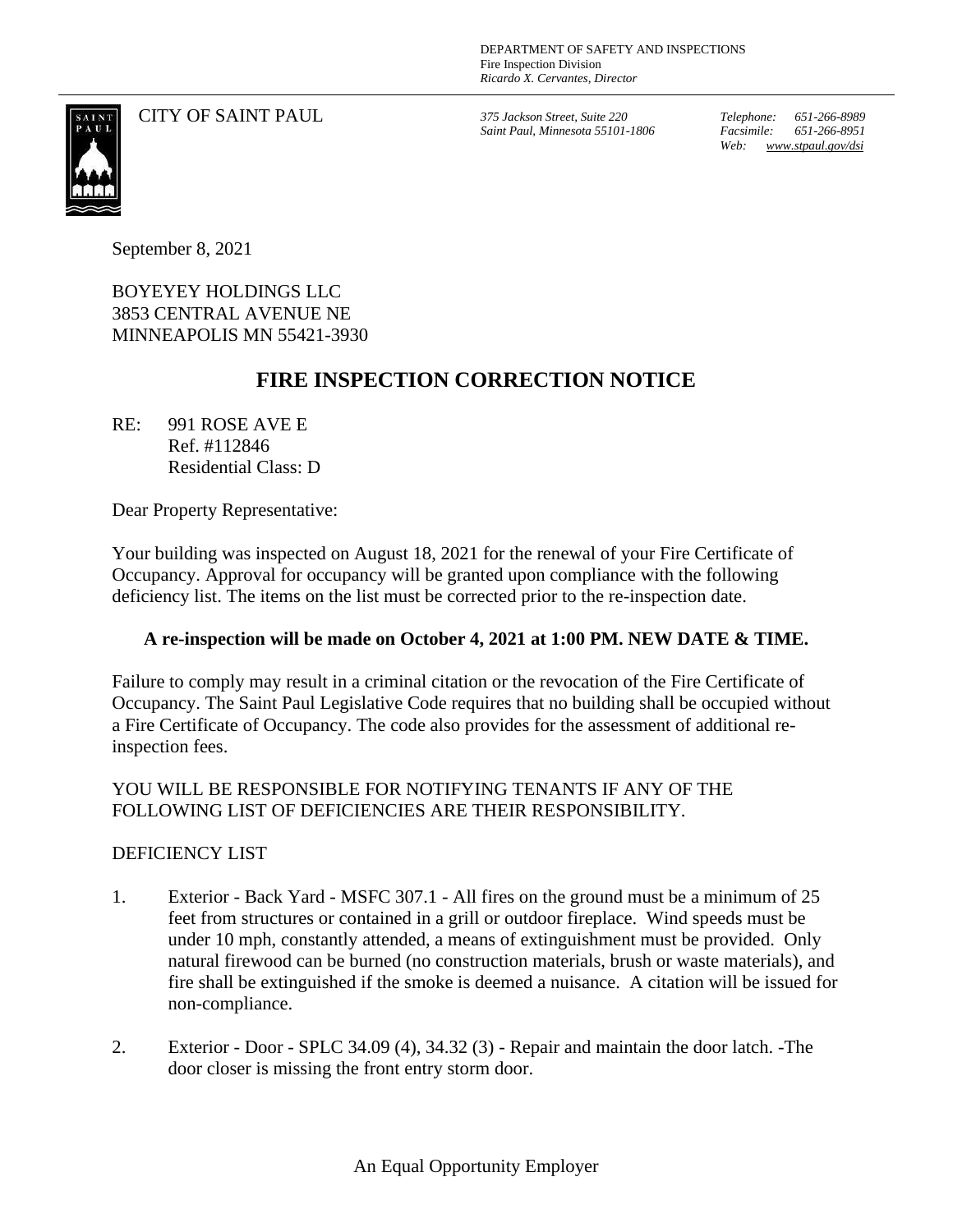- 3. Exterior Entry Doors 403.11.1.5 Tenant identification. Tenant identification shall be provided for secondary exits from occupied tenant spaces that lead to an exit corridor or directly to the exterior of the building. Tenant identification shall be posted on the exterior side of the exit or exit access door and shall identify the business name and address using plainly legible letters and numbers that contrast with their background. - The apartment numbers on the entry doors are worn and/or missing.
- 4. Exterior Fence & Garage SPLC 34.08(5), 34.32(3) All accessory structures including, but not limited to, detached garages, sheds and fences shall be maintained structurally sound and in good repair. Provide and maintain exterior unprotected surfaces painted or protected from the elements. There is some worn paint and damaged boards and trims on the garage. The wooden fence on the West side has damaged and missing boards. The back-metal fence gate is damaged.
- 5. Exterior Garage MSFC 803.1 Wall and/or ceiling finishes exceed the code requirements for flame spread ratings. Remove or provide documentation of flame spread compliance. -Remove the plastic on the garage ceiling.
- 6. Exterior Gutters SPLC 34.08 (2) Provide and maintain the property grade to slope away from the building to minimize the accumulation of water near the building. This work may require a permit(s). Call DSI at (651) 266-8989.-Clean out the gutters.
- 7. Exterior Light Fixture MSFC 605.1- All light fixtures shall be maintained with protective globes if originally equipped. -The light fixture outside Unit 2's door is missing the cover.
- 8. Exterior Side of House SPLC 34.12 (2), SPLC 34.36 (1) Repair and maintain all required and supplied equipment in an operative and safe condition to properly and safely perform their intended function in accordance with the provisions of the applicable code.- The vent hood cover for the dryer exhaust is missing and the duct is pulled away from the wall.
- 9. Exterior Storm Door SPLC 34.33 (3) Repair and maintain the door in good condition. -The door closer is missing the front entry storm door.
- 10. Exterior Throughout SPLC 45.03 (7) Cut and maintain the grass/weeds less than 8 inches tall. -Remove the vegetation that is growing along the foundation of the house.
- 11. Exterior Window Screens SPLC 34.09 (4), 34.33 (3) -Provide or repair and maintain the window screen. -There are missing and damaged window screens.
- 12. Exterior Windows SPLC 34.09 (4), 34.33 (3) Repair and maintain the window in good condition. -There are several windows around the house that have cracked, chipped and peeling paint. There is a trim around a window that is bare and is not painted.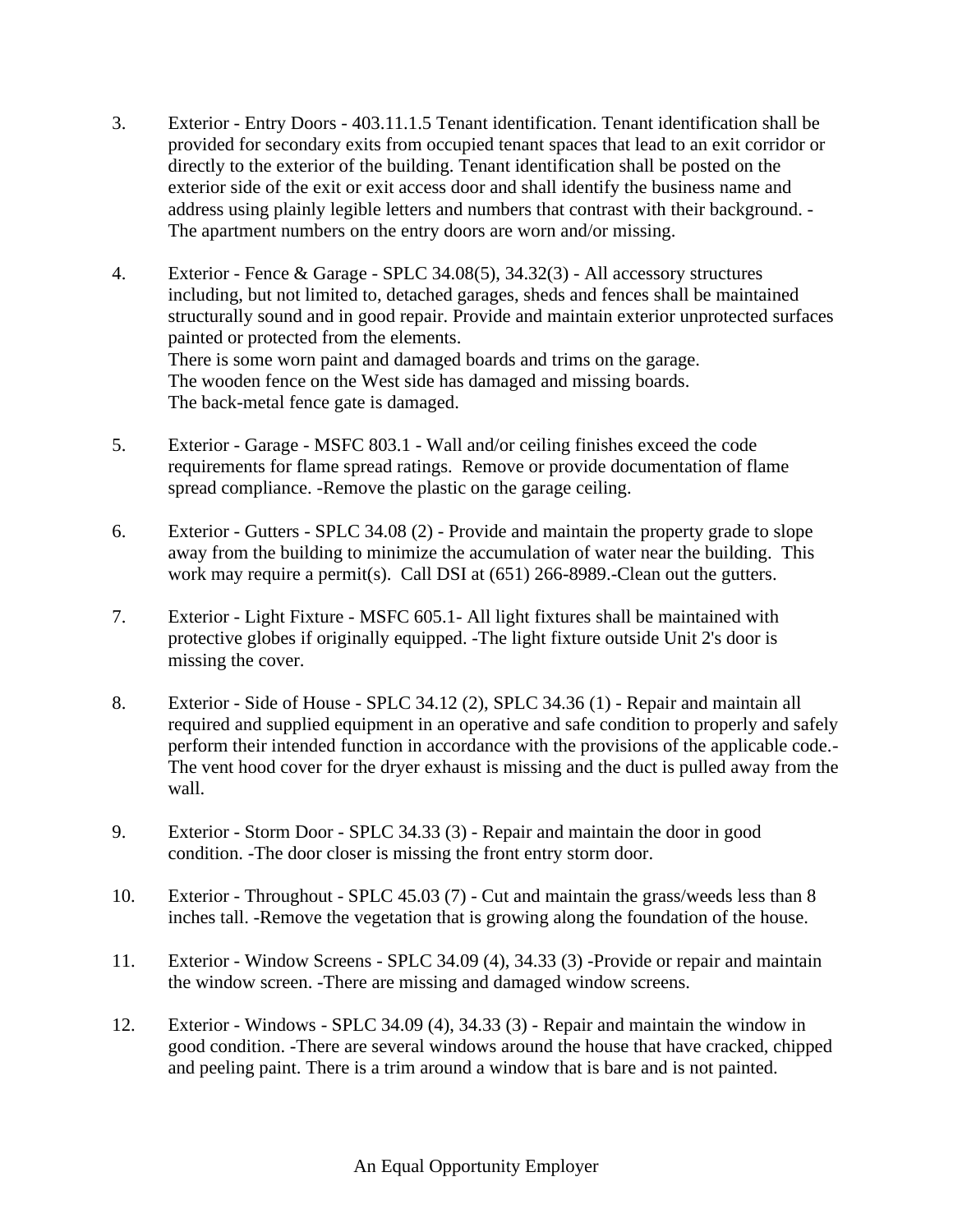- 13. Unit 1 Basement MSFC 605.6 Provide electrical cover plates to all outlets, switches and junction boxes where missing. -There is a junction box that has the cover come off.
- 14. Unit 1 Basement MPC 507.5 Provide pressure relief valve for hot water heater piped to within 18 inches of the floor. -The drain relief pipe is missing.
- 15. Unit 1 Basement SPLC 34.10 (1) Abate and maintain the basement reasonably free from dampness and free of mold and mildew. -In the North-East corner of the basement, there is a lot of black substance on the walls.
- 16. Unit 1 Basement MSFC 604.1 Abatement of electrical hazards. Identified electrical hazards shall be abated. Identified hazardous electrical conditions in permanent wiring shall be brought to the attention of the responsible code official. Electrical wiring, devices, appliances and other equipment that is modified or damaged and constitutes an electrical shock or fire hazard shall not be used. Basement - There is a light fixture hanging from the basement joist beam. Basement - The cover for the 20 Amp outlet box is cracked and damaged.
- 17. Unit 1 Bathroom SPLC 34.14 (2) c Repair or replace the duplex convenience outlet with ground fault protection within 3 feet of the basin on an adjacent wall in all bathrooms. This work may require a permit(s). Call DSI at (651) 266-8989.-The GFCI in the bathroom is showing a hot and neutral reverse and does not trip when tested.
- 18. Unit 1 CO Alarm MN State Statute 299F.50 Immediately provide and maintain an approved Carbon Monoxide Alarm in a location within ten (10) feet of each sleeping area. Installation shall be in accordance with manufacturer's instructions. -The carbon monoxide alarm is missing.
- 19. Unit 1 Front Bedroom MSFC 605.1 Remove unapproved exposed wiring and install in accordance with the electrical code. This work requires a permit(s). Call DSI at (651) 266-8989.-The ceiling fixture and the light switch have been removed, leaving exposed wires. Contact a licensed contractor.
- 20. Unit 1 Front Porch Area NEC 440.13 For cord-connected equipment such as: room air conditioners, household refrigerators and freezers, drinking water coolers, and beverage dispensers, a separable connector or an attachment plug, and receptacle shall be permitted to serve as the disconnecting means. The appliance must plug directly into a permanent outlet. -The air conditioner in the front porch area is plugged into a power strip.
- 21. Unit 1 Kitchen SPLC 34.10 (7), 34.17 (5) Repair and maintain the ceiling in an approved manner. -There is some cracks and peeling paint on the kitchen ceiling.
- 22. Unit 1 Kitchen SPLC 34.10 (7) Repair and maintain the cabinets in an approved manner. -The base of the kitchen cabinet is damaged and not properly installed.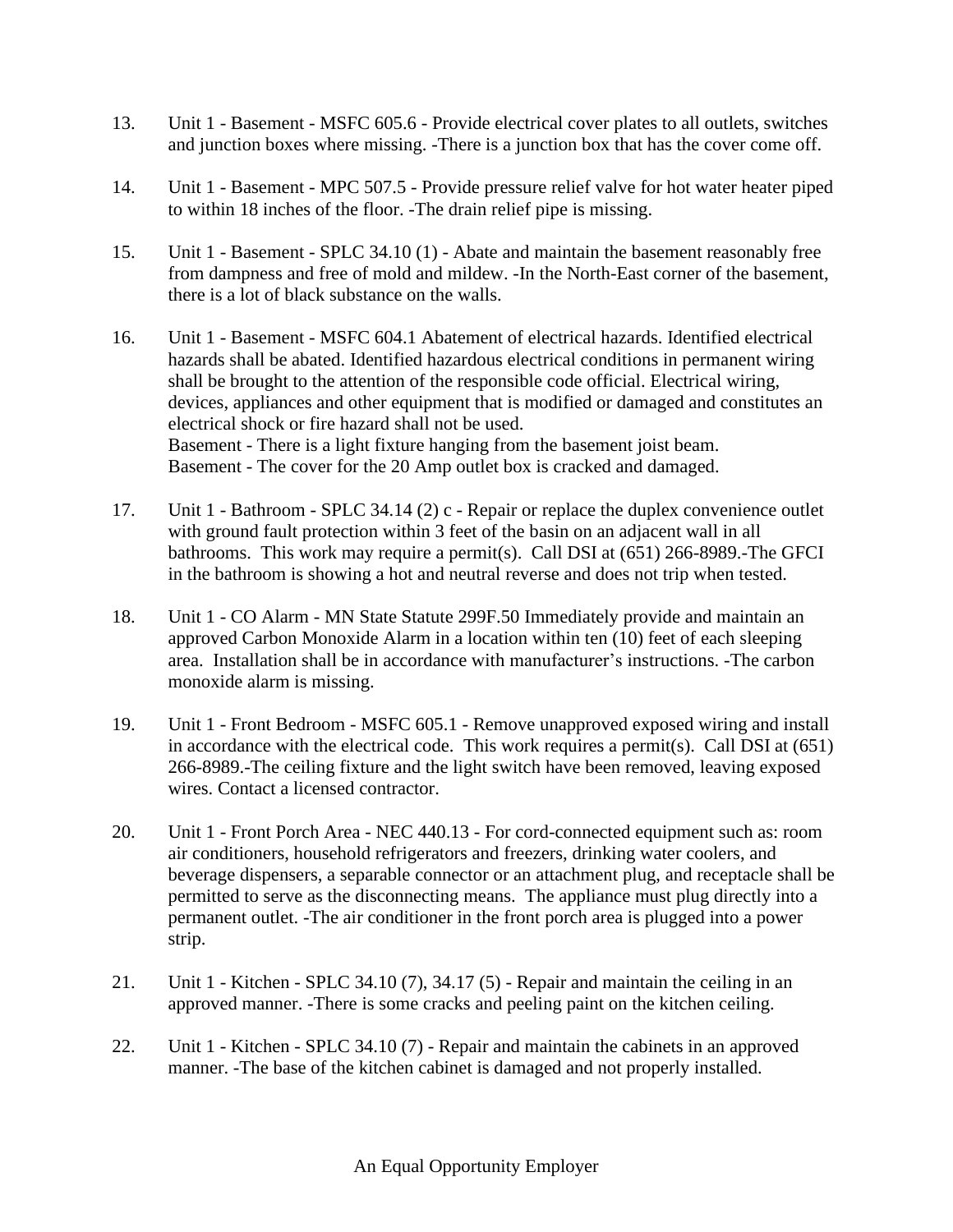- 23. Unit 1 Kitchen SPLC 34.11 (1), MSBC 2902.1, SPLC 34.35 (1), MPC 301.1 Repair or replace and maintain all parts of the plumbing system to an operational condition. - Repair or replace and maintain an approved kitchen sink. This work may require a permit(s). Call LIEP at (651) 266-9090. There is an S-Trap being used under the kitchen sink.
- 24. Unit 1 Living Room SPLC 34.12 (2), SPLC 34.36 (1) Repair and maintain all required and supplied equipment in an operative and safe condition to properly and safely perform their intended function in accordance with the provisions of the applicable code.- The thermostat is damaged and is hanging from the wall.
- 25. Unit 1 Smoke Alarms MSFC 907.2.10.2Groups R-2, R-3, R-4 and I-1. Single or multiple-station smoke alarms shall be installed and maintained in Groups R-2, R-3, R-4 and I-1 regardless of occupant load at all the following locations: 1.On the ceiling or wall outside of each separate sleeping area in the immediate vicinity of bedrooms. 2.In each room used for sleeping purposes.

3.In each story within a dwelling unit, including basements but not including crawl spaces and uninhabitable attics. In dwellings or dwelling units with split levels and without an intervening door between the adjacent levels, a smoke alarm installed on the upper level shall suffice for the adjacent lower level provided that the lower level is less than one full story below the upper level.

The red safety arm for the smoke alarm is broken. Replace this alarm. The smoke alarm in the basement is chirping.

- 26. Unit 1 Throughout MSFC 605.5 Discontinue use of extension cords used in lieu of permanent wiring.
- 27. Unit 1 Throughout SPLC 34.14 (2), 34.34 (5) Provide an approved electrical service adequate to meet the building's needs. This work requires a permit(s), call DSI at (651) 266-8989.-There is no electrical service to the front room, the front bedroom and the living room area. Contact a licensed contractor to investigate the problem. Documentation is required.
- 28. Unit 1 Throughout MSFC 605.4 Discontinue use of all multi-plug adapters.
- 29. Unit 1 Windows SPLC 34.09 (4), 34.33 (3) Repair and maintain the window in good condition. Front Bedroom - The left window does not stay up and slams down. Second Bedroom - The window does not fit properly within its frame. Bathroom - The window does not stay up and is being held up by a stick.
- 30. Unit 1 Doors SPLC 34.33 (3) Repair and maintain the door in good condition. The second bedroom door does not fit properly within its frame and does not close. There are openings around the door knob and deadbolt for the front entry door.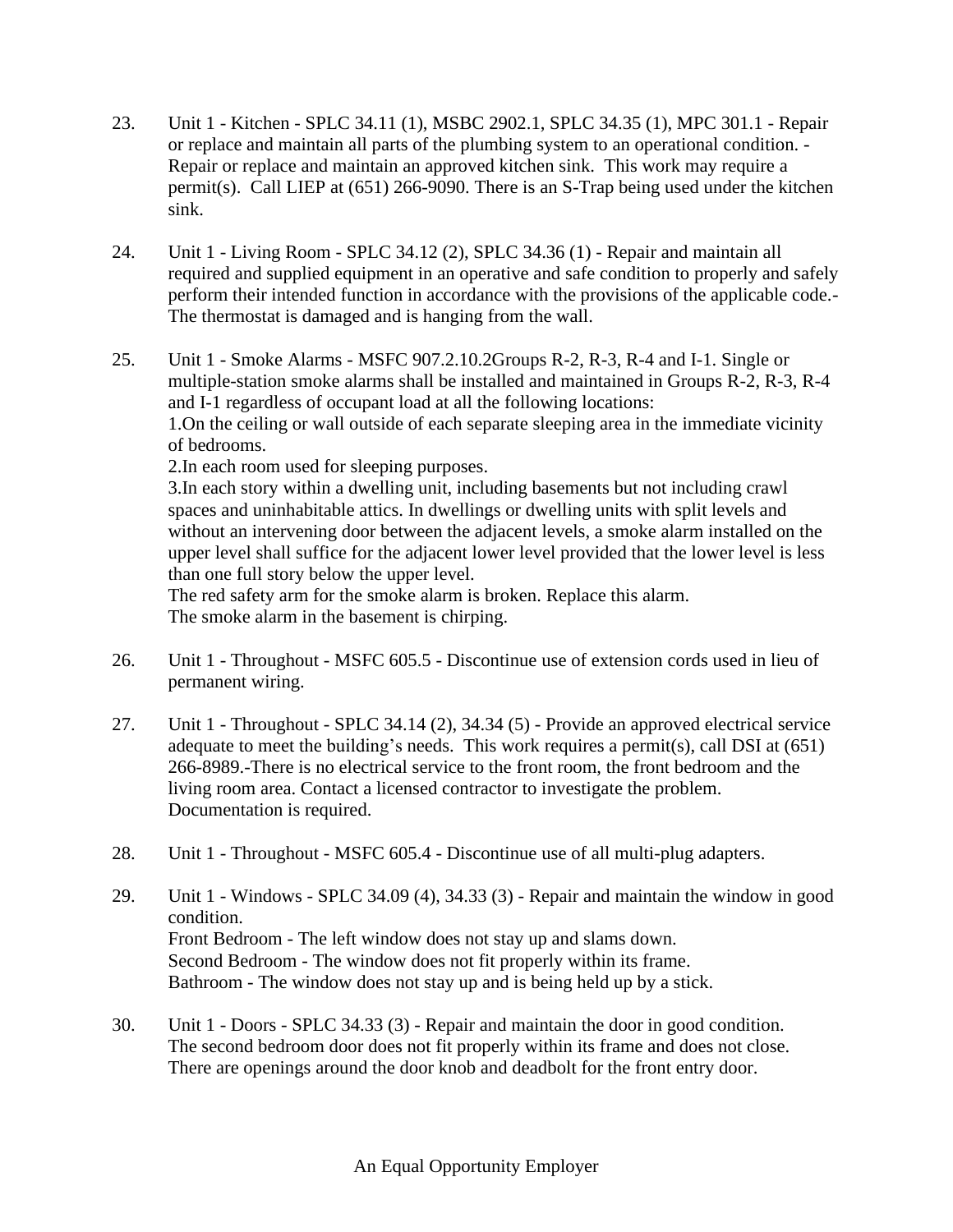- 31. Unit 2 Bathroom SPLC 34.14 (2) c Repair or replace the duplex convenience outlet with ground fault protection within 3 feet of the basin on an adjacent wall in all bathrooms. This work may require a permit(s). Call DSI at (651) 266-8989.-The GFCI in the bathroom is showing a hot and neutral reverse and does not trip when tested. The top outlet is chipped. Replace this outlet.
- 32. Unit 2 Bathroom SPLC 34.11 (1), MSBC 2902.1, SPLC 34.35 (1), MPC 301.1 Repair or replace and maintain all parts of the plumbing system to an operational condition. -Repair or replace and maintain an approved private toilet. This work may require a permit(s). Call LIEP at (651) 266-9090. The toilet is very loose.
- 33. Unit 2 Bathroom & Kitchen SPLC 34.10 (7) Repair and maintain the cabinets in an approved manner. One of the doors for the bathroom cabinet is broken. There is a missing kitchen drawer.
- 34. Unit 2 Doors SPLC 34.33 (3) Repair and maintain the door in good condition. -The deadbolt is missing for the front entry door and the strike plate is bent and damaged. The door knob for the front entry door is loose. The front bedroom door does not fit properly within its frame and is unable to close.
- 35. Unit 2 Kitchen MSFC 605.1 Repair or replace damaged electrical fixtures. This work may require a permit(s). Call DSI at (651) 266-8989.-There is an outlet in the kitchen that is reported to not work properly, and the power continues to shut off. Contact a licensed contractor.
- 36. Unit 2 Kitchen SPLC 34.08 (1), 34.34 (4), 34.16 Provide and maintain interior in a clean and sanitary condition. -There are heavy grease stains on the surface and side of the stove.
- 37. Unit 2 Smoke Alarm MSFC 907.2.10.2Groups R-2, R-3, R-4 and I-1. Single or multiple-station smoke alarms shall be installed and maintained in Groups R-2, R-3, R-4 and I-1 regardless of occupant load at all of the following locations:1.On the ceiling or wall outside of each separate sleeping area in the immediate vicinity of bedrooms.2.In each room used for sleeping purposes.-The smoke alarm inside the small bedroom is missing.
- 38. Unit 2 Smoke Alarm MSFC 1103.8.1Replacement of smoke alarms. Single- and multiple-station smoke alarms shall be replaced when:2. They exceed ten years from the date of manufacture. Smoke alarms shall be replaced with smoke alarms having the same type of power supply. -The smoke alarm inside the front bedroom is expired.